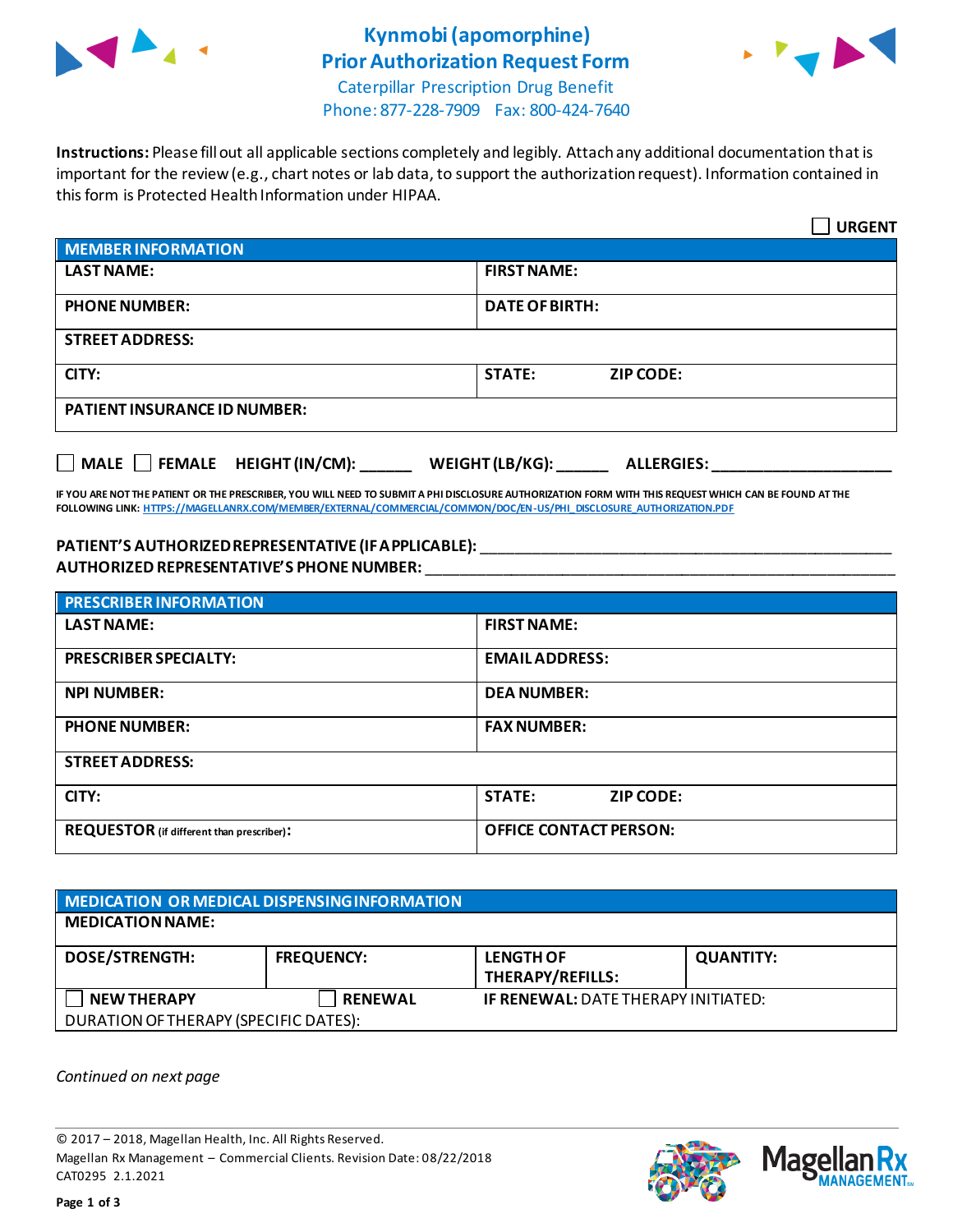

## **Kynmobi(apomorphine) Prior Authorization Request Form**





| <b>MEMBER'S LAST NAME:</b>                                                                                                                                                                     | <b>MEMBER'S FIRST NAME:</b>                                                                 |                                                       |  |  |
|------------------------------------------------------------------------------------------------------------------------------------------------------------------------------------------------|---------------------------------------------------------------------------------------------|-------------------------------------------------------|--|--|
|                                                                                                                                                                                                | 1. HAS THE PATIENT TRIED ANY OTHER MEDICATIONS FOR THIS CONDITION?                          | YES (if yes, complete below)<br><b>NO</b>             |  |  |
| <b>MEDICATION/THERAPY (SPECIFY</b><br>DRUG NAME AND DOSAGE):                                                                                                                                   | <b>DURATION OF THERAPY (SPECIFY</b><br>DATES):                                              | <b>RESPONSE/REASON FOR</b><br><b>FAILURE/ALLERGY:</b> |  |  |
| <b>2. LIST DIAGNOSES:</b>                                                                                                                                                                      |                                                                                             | ICD-10:                                               |  |  |
| □ Parkinson's Disease<br>$ICD-10$                                                                                                                                                              |                                                                                             |                                                       |  |  |
| 3. REQUIRED CLINICAL INFORMATION: PLEASE PROVIDE ALL RELEVANT CLINICAL INFORMATION TO SUPPORT A<br>PRIOR AUTHORIZATION.                                                                        |                                                                                             |                                                       |  |  |
| <b>Clinical Information:</b>                                                                                                                                                                   |                                                                                             |                                                       |  |  |
| Is this drug being prescribed to this patient as part of a treatment regimen specified within a sponsored clinical<br>trial? $\Box$ Yes $\Box$ No                                              |                                                                                             |                                                       |  |  |
|                                                                                                                                                                                                | Is Kynmobi being prescribed by or in consulatation with a neurologist? $\Box$ Yes $\Box$ No |                                                       |  |  |
| Is patient's Parkinson's disease idiopathic? □ Yes □ No                                                                                                                                        |                                                                                             |                                                       |  |  |
| Does patient have atypical or secondary parkinsonism? $\Box$ Yes $\Box$ No                                                                                                                     |                                                                                             |                                                       |  |  |
| Has patient been stable on their current Parkinson's medication for at least 30 days? $\Box$ Yes $\Box$ No                                                                                     |                                                                                             |                                                       |  |  |
| Is patient experiencing at least one well defined "OFF" episode per day during the waking day? $\Box$ Yes $\Box$ No<br>Please submit chart notes.                                              |                                                                                             |                                                       |  |  |
| Is patient experiencing a TOTAL daily "OFF" time duration EXCEEDING 2 hours per day during the waking day?<br>$\Box$ Yes $\Box$ No Please submit chart notes.                                  |                                                                                             |                                                       |  |  |
| Is patient physically independent when in the "ON" state? $\Box$ Yes $\Box$ No                                                                                                                 |                                                                                             |                                                       |  |  |
| Has patient had previous treatment with any form of a continuous subcutaneous apomorphine infusion, any<br>neurosurgical procedure for Parkinson's disease or use of Duodopa/Duopa? □ Yes □ No |                                                                                             |                                                       |  |  |
| Does patient have a history of malignant melanoma? $\Box$ Yes $\Box$ No                                                                                                                        |                                                                                             |                                                       |  |  |
| Does patient have a history of clinically significant hallucinations during the past 6 months? $\Box$ Yes $\Box$ No                                                                            |                                                                                             |                                                       |  |  |
| Has the patient had a prior use of Ongentys (opicapone)? $\Box$ Yes $\Box$ No                                                                                                                  |                                                                                             |                                                       |  |  |
| Has the patient had prior use of Inbrija (levodopa inhalation)? $\Box$ Yes $\Box$ No                                                                                                           |                                                                                             |                                                       |  |  |